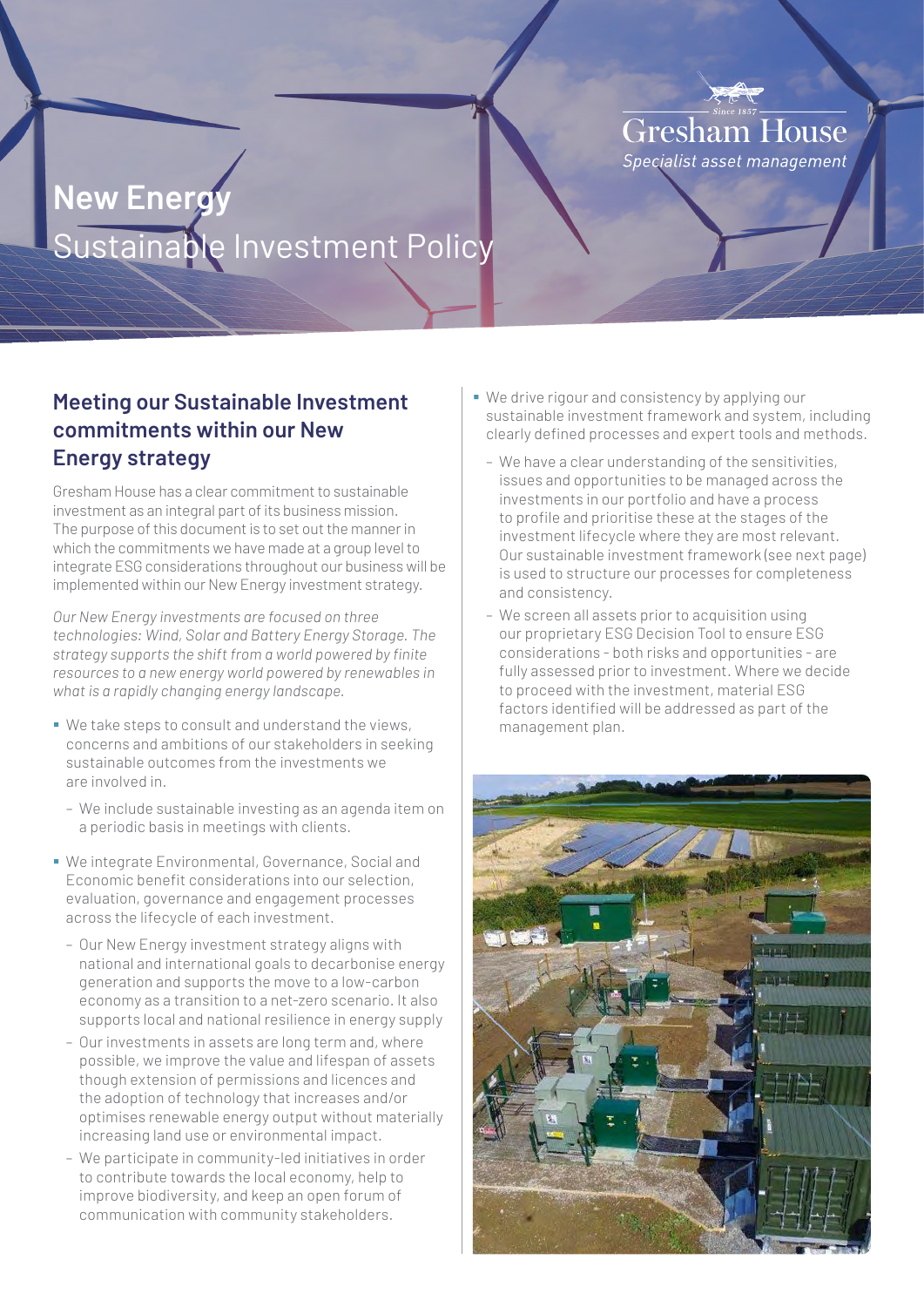- We ensure our team understands the imperative for effective ESG management and is empowered and equipped to carry this out through management support and training.
	- Our team has significant expertise across the renewable energy investment cycle, spanning preconstruction requirements, construction phase, operation and wider marketplace impact, including regulation, legislation and policy change. We will continue to invest in developing our understanding, expertise and good practice in sustainable energy asset selection and management.
	- Prior to investment, we will review and take heed of the environmental aspects of an asset, in particular the Environmental Impact Assessment where relevant, and any other technical studies required to gain planning permission, as well as the process for public consultation. Opportunities for enhancing the environmental benefits and minimising the environmental impact of projects is often assessed as part of this process, through Habitat Management Plans and in line with planning requirements. If done, this analysis will form part of our investment decision making, alongside other due diligence reports.
	- Prior to investment and as part of ongoing asset management, we also consider the social impacts of our assets including supply chain risks and opportunities and engagement with stakeholders such as local communities. The safety of employees and contractors is of paramount importance for all our assets and is a key focus for ongoing management and monitoring. We will act to minimise any social risks and ensure compliance with relevant policies.
	- We retain long-standing trusted advisers who understand our commitments and needs and help us to deliver our goals, whilst maintaining our assets, and ultimately our long-term investment.
- We conduct regular monitoring of ESG risks, opportunities and performance in our investments and over time will prepare comparative data analysis for reporting to our investors.
	- We will re-assess our ESG risk, opportunity and performance profiling periodically and will report this to the Sustainablity Executive Committee for analysis and action as necessary.
	- We actively monitor and assess key data related to sustainable energy generation and the wider sustainability performance of the assets we manage. In turn, we use these to review our contribution to sustainable development, particularly meeting the challenge of climate change and relevant Sustainable Development Goals.
- Regular auditing will be carried out by the Sustainable Investment Team to ensure ESG processes applied by investment teams meet those laid out in this document and remain appropriate.
- We conduct our business activities in line with the UN-supported Principles for Responsible Investment (PRI), including an annual report of our progress towards implementation.
	- As signatories to the PRI we will complete comprehensive annual reporting within its required framework and use this to guide our own internal assessment of our performance and to drive our results upwards.
	- We will continue to provide and promote renewable energy investments as a sound and accessible sustainable investment options to a wide range of investors.

#### **Group Management commitment**

Our senior management team, including the Board and the Group Management Committee, are committed to the implementation of this policy and to making appropriate resources and support available to our team to do so. We will conduct a regular review of our approach and how well we are meeting our commitments and update this policy accordingly.

# **UN Sustainable Development Goals (SDG)**

Gresham House supports the Sustainable Development Goals.